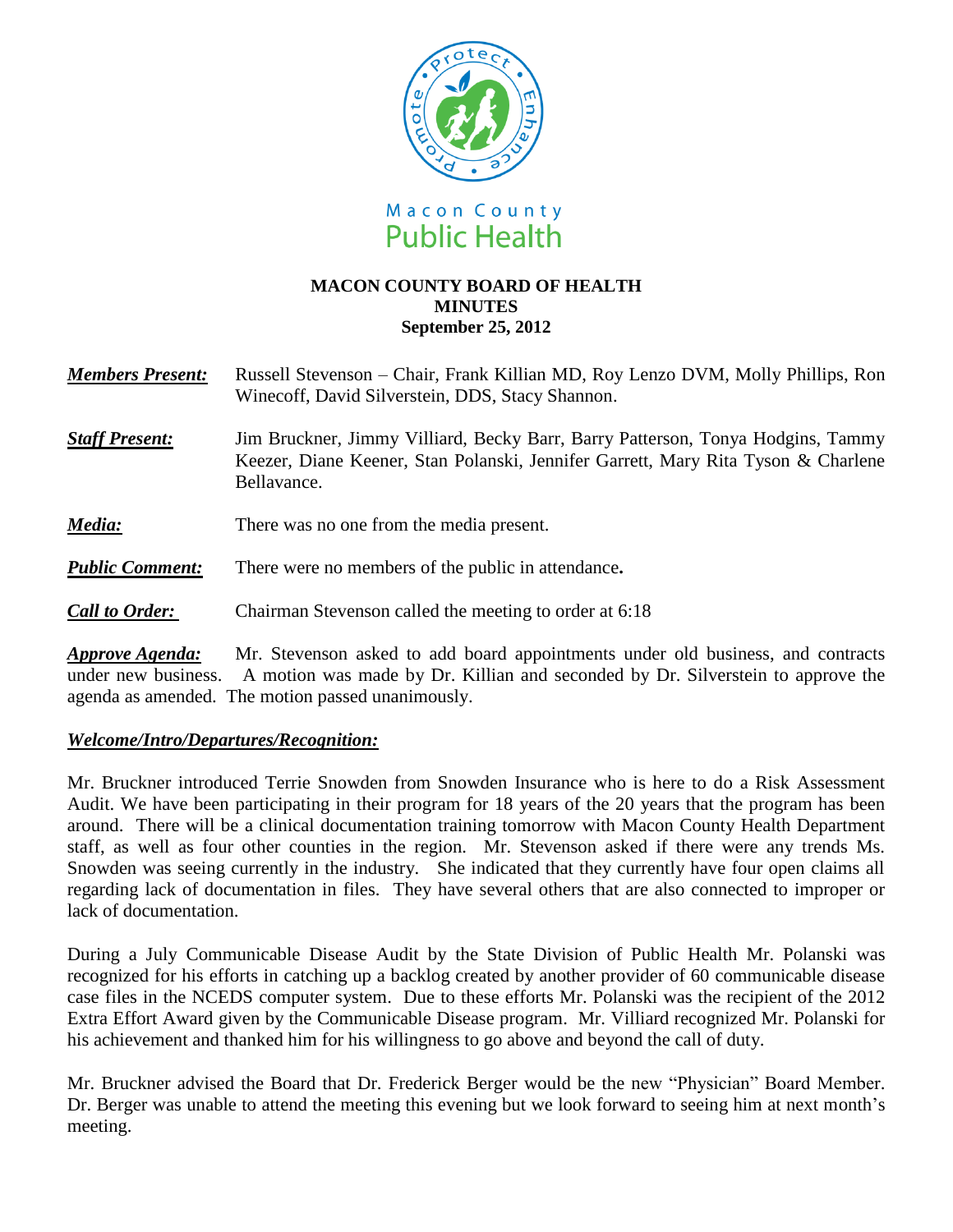Ms. Garrett recognized Mary Rita Tyson for receiving the Hero Award for her service to a teacher at South Macon Elementary. The teacher, Ms. Susie wrote a letter thanking Mary for her help and the diagnosis of her condition that she felt saved her life.

**Presentation:** Ms. Keener corrected the spelling of HIPPA on the agenda to HIPAA which stands for Health Insurance Portability and Accountability Act. Ms. Keener gave a report on what information is required to be kept confidential and what records are considered public record and can be released without permission. Board of Health members have to comply with HIPAA regulations because they are an entity of Macon County Public Health.

*Approval of Minutes of Previous Meeting:*A motion was made by Mr. Winecoff and seconded by Dr. Killian to approve the minutes from August 28, 2012 as presented. The motion passed unanimously.

# *Old Business*

*FY12 Monthly Budget Report***:** Ms. Hodgins reported that revenues and expenses for the month of September were on target. We are slightly below the predicted earnings for this point in the year, but are also under for the predicted spending.

Mr. Villiard reported that \$7,058.52 was received from Zonta for women's health and that half would be given to the Community Care Clinic of Franklin, Inc. as per the agreement.

*Adult Dental Update*: Mr. Villard reported that the plans for the new dental clinic are moving along nicely. They have located a facility that will accommodate the clinic and have talked with two equipment providers regarding the installation and floor plan for a four chair facility. Mr. Winecoff was instrumental in helping find the facility. The proposed lease is for a five year period. The first two years at \$1,250 and \$1,500 for the next three. The next step is to speak with the County leadership. Currently the clinic is making dentures and the clients have been very positive about the quality and price of the product.

*Health Director Evaluation:*Mr. Stevenson reported that they completed Mr. Bruckner's evaluation and thanked him for his service and told him to keep up the good work.

## *New Business*

*Weeds & Refuse*: Mr. Bruckner referred to a local news article indicating that the Town of Franklin had discussed the Health Departments role in abating health hazards within the Town limits. Mr. Bruckner reminded the Board that the health department does not have authority to enter or abate any private residential properties unless the problem rises to the level of a public health nuisance or imminent hazard. Distinction was made between public nuisance (as defined in NCAC 130A-131.7, 130A-131.9C), versus an imminent hazard (as described in NCAC 130A-19, and 130A-2(3), 20).

*Contracts Update:* Mr. Bruckner advised the Board that our County Attorney suggested that he ask the board for approval to sign contracts or agreements (specifically in this case a school affiliation contract for sponsoring/teaching interns). Mr. Bruckner went on to say that the contract template we use was approved by the County Attorney and that all contracts go through the County Managers Office and the County Attorney prior to initiating the original contract or agreement. He also said that when contracts or agreements involve the payout of funds that those contracts or agreements are audited by the County Finance Officer in the manner required by state law. After a brief discussion the board took no action.

## *Board Training and Information*

- List of Board Members (Update for the BOH Notebook handout)
- Delegation of Authority to Health Director (Update for BOH Notebook handout)